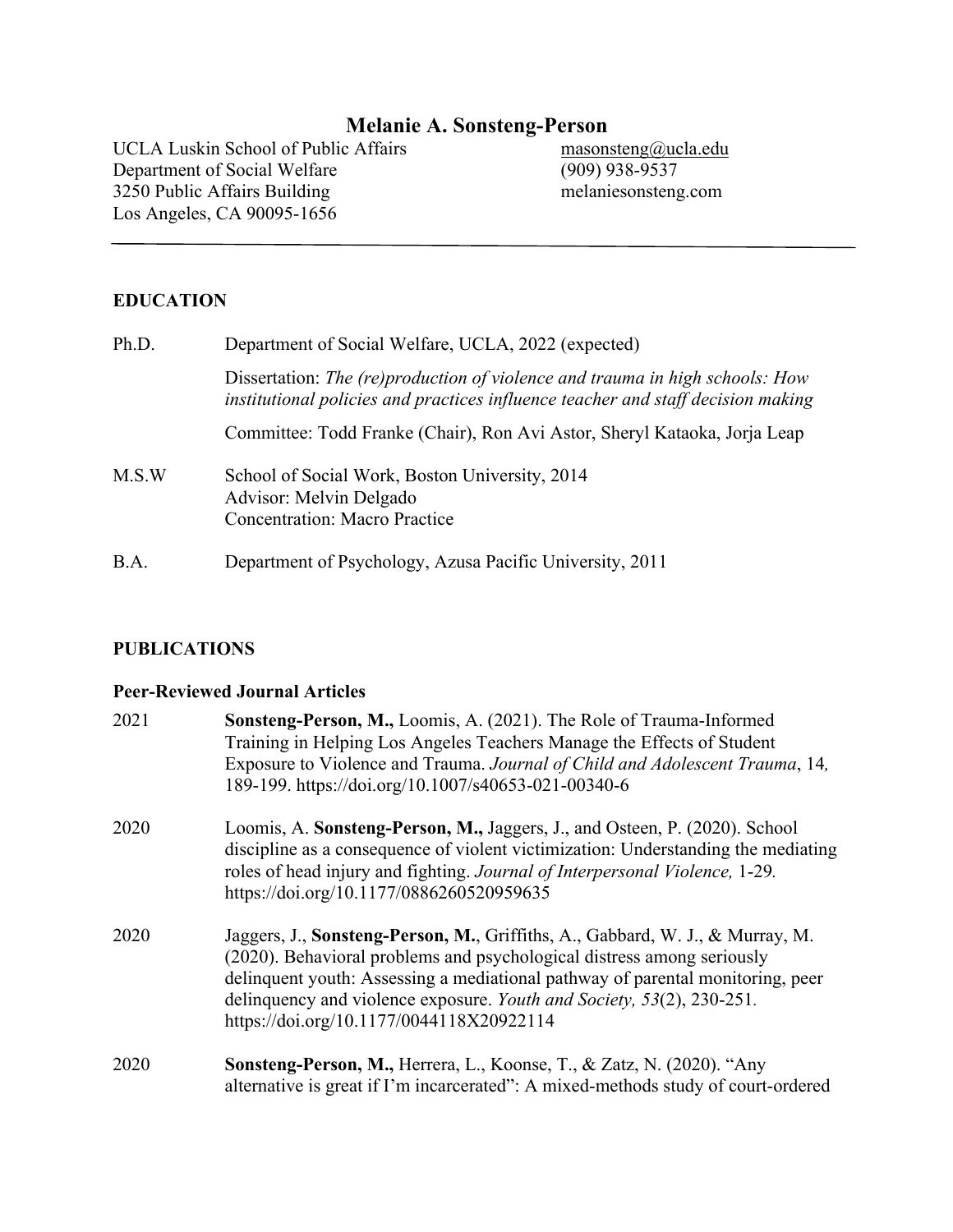community service in Los Angeles county. *Criminal Justice and Behavior, 48*(1), 32-53*.* https://doi.org/10.1177/0093854820923373

#### **In Submission**

**Sonsteng-Person, M.,** Jaggers, J., Loomis, A. (*First Round Review)* Academic Achievement after Violence Exposure: The Indirect Effects of School Attachment and Motivation to Succeed. *Children and Youth Services Review.* 

#### **In Preparation** (\*Community Researchers, \*\*Students)

**Sonsteng-Person, M.,** & **\*\***Fensterstock, N. *"At what point do you ask a suicidal teen to do their math homework?": How Los Angeles teachers are navigating the impacts of community violence and trauma.*

**Sonsteng-Person, M., \*\***Vugic, L., and \*\* Sandell, L. *A process model of MSW Intern exposure to trauma in the field: The role of the self, supervisor, and systems.*

**Sonsteng-Person, M., \***Abrams, D., \*Van Leeuwen, J., \*Bunney, R., \*Cooley-Valdez, R., \* Jarman, B., and \*Taitingfong, S. *"What I Would Do to Take Away Your Pain": A Photovoice study with mothers of children with medical complexities.* 

\*King-Shaw, N., \*King-Shaw, S., & \*Orduro, A. **Sonsteng-Person, M., \*\***Mikell, D. *The normalization of continuous trauma derived from White Supremacy culture in educational systems: A Photovoice study with Black undergraduate students.*

#### **Research Reports**

| 2021 | Franke, T.M., Litt, J., Sonsteng-Person, M. Sabat Bass, N. and Leap, J. LACOE<br>Community Schools Annual Evaluation Report - Year 1. Los Angeles, CA:<br>UCLA Agile Visual Analytics Lab.                                                                                                                                        |
|------|-----------------------------------------------------------------------------------------------------------------------------------------------------------------------------------------------------------------------------------------------------------------------------------------------------------------------------------|
| 2020 | <b>Sonsteng-Person, M.</b> and *Van Leeuwen, J. Cultivating engagement in a virtual<br><i>photovoice project on a sensitive topic.</i> Photovoice Worldwide White Paper Series<br>(1)2. Marlborough, MA: Photovoice Worldwide LLC<br>http://www.photovoiceworldwide.com/wordpress-<br>whitepaper/papers/CultivatingEngagement.pdf |
| 2020 | Franke, T., Blagg, R., & Sonsteng-Person, M. The Antelope Valley Community<br>Survey: Year 2. Sisylana Evaluation and Consulting.<br>http://www.antelopevalleysettlementmonitoring.info/                                                                                                                                          |
| 2019 | Herrera, L., Koonse, T., Sonsteng-Person, M., & Zatz, N. Is Forced Labor the<br>Price of Freedom?: Court-Ordered Community Service in Los Angeles,<br>University of California, Labor Center. https://www.labor.ucla.edu/wp-<br>content/uploads/2018/06/Get-to-Work324.pdf                                                        |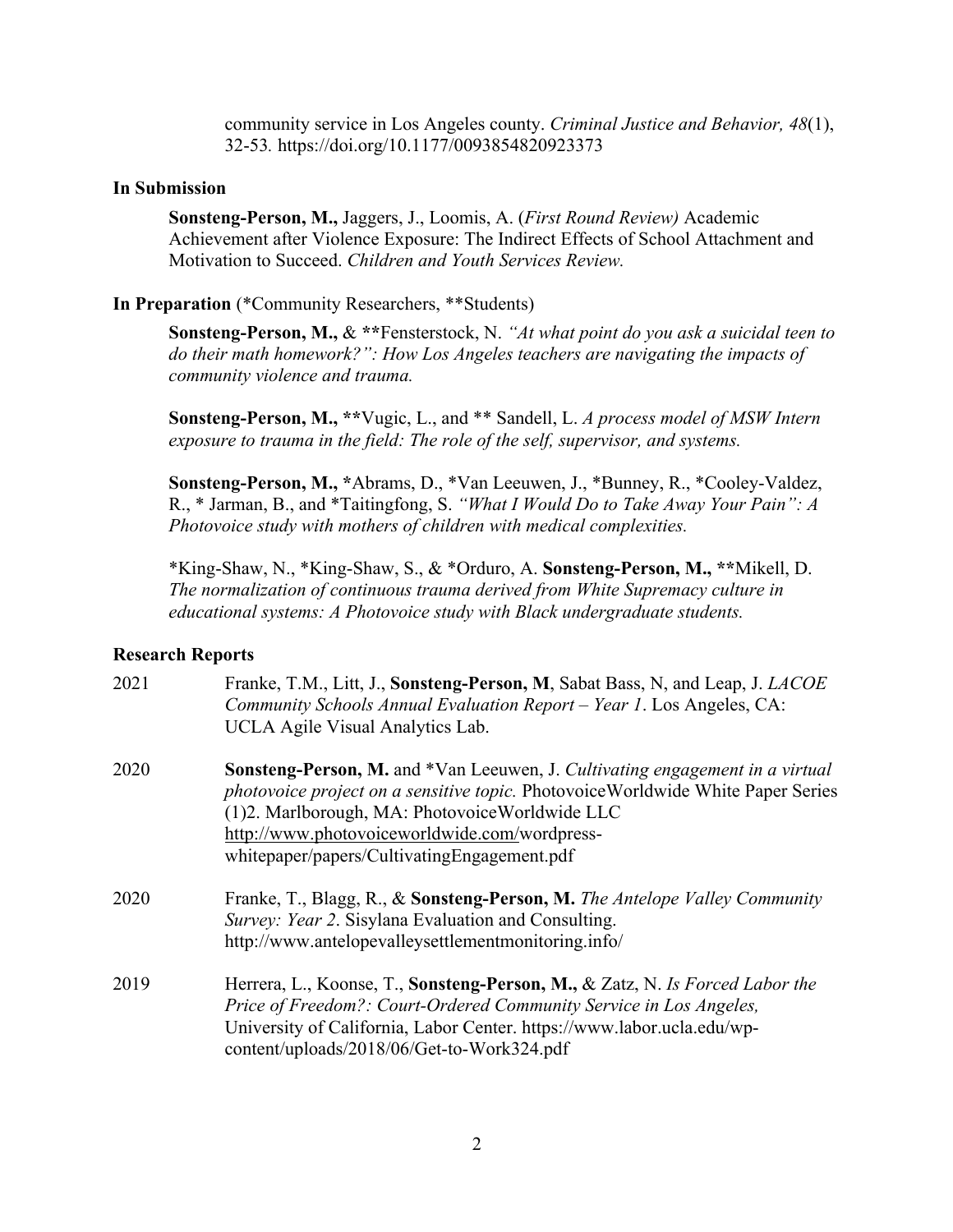- 2016 **Sonsteng-Person, M.,** *Promising Strategies for Youth Gun Violence Reduction: An Analysis of the Ceasefire Model*, Wayne State University, Center for Urban Studies.
- 2014 **Sonsteng, M.,** *An Evaluation of Resident Engagement in Community Coalitions to Reduce Community Violence: Are We Doing It Right?* Boston Public Health Commission, Division of Violence Prevention and Intervention.

### **SELECTED FELLOWSHIPS AND FUNDING**

| 2018-2020 | Social Justice Graduate Fellowship, UCLA Institute of American Cultures  |
|-----------|--------------------------------------------------------------------------|
| 2019      | Graduate Summer Research Mentorship Fellowship, UCLA Graduate Division   |
| 2017-2022 | Luskin Graduate Fellowship Fund Award, UCLA Department of Social Welfare |
| 2012-2014 | Urban Practice Scholarship, Boston University School of Social Work      |

### **CONFERENCE ACTIVITY**

### **Panels Organized**

| 2021          | Sonsteng-Person, M., Ritterbusch, A., Mikell, D., Jordan, S., & Brock-<br>Petroshius, K. Centering Social Justice in the Social Work Research Process:<br>Reflections from Doctoral Students' Participatory Action Research Initiatives in<br>Southern California. Society for Social Work Research. Virtual.              |
|---------------|----------------------------------------------------------------------------------------------------------------------------------------------------------------------------------------------------------------------------------------------------------------------------------------------------------------------------|
| 2020          | Sonsteng-Person, M., Ritterbusch, A., Teixeira, S., and Mikell, D. Advancing<br>Justice or Tokenism? Critical Discussion of the Past and Future of Participatory<br>Approaches to Research in Social Work. Society for Social Work and Research.<br>Washington DC.                                                         |
|               | https://sswr.confex.com/sswr/2020/webprogram/Session10523.html                                                                                                                                                                                                                                                             |
| <b>Papers</b> |                                                                                                                                                                                                                                                                                                                            |
| 2020          | Lee, D., Umemoto, K., Nguyen, T., Sonsteng-Person, M. & Allen, T. "Ethnic<br>Studies and Public Scholarship: The Co-Creation of K–12 Curriculum Using<br>University-Based Archival Materials." AERA Annual Meeting San Francisco,<br>CAhttp://tinyurl.com/srzk2wn (Conference Canceled)                                    |
| 2020          | Sonsteng-Person, M., Zatz, N., Koonse, T., and Herrera, L. "Any Alternative is<br>Great if I'm Incarcerated:" A Mixed-Methods Study of Court-Ordered<br>Community Service in Los Angeles County. Society for Social Work and<br>Research. Washington DC.<br>https://sswr.confex.com/sswr/2020/webprogram/Session11107.html |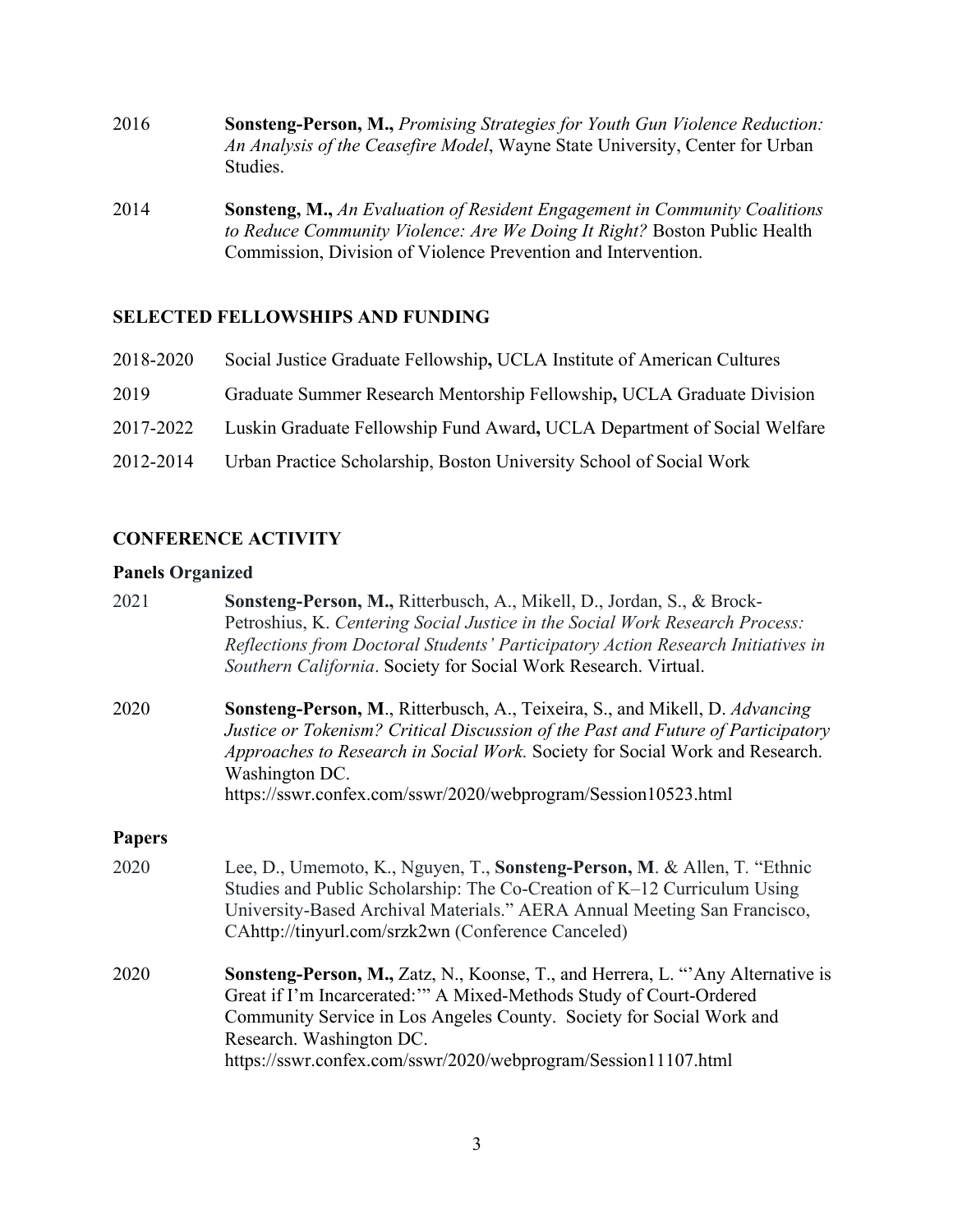| 2019           | "Educational Implications of Community Violence & Trauma: How Los Angeles<br>Teachers are Dealing with Effects in the Classroom." National Center for School<br>Mental Health. Austin, Texas.<br>http://www.schoolmentalhealth.org/media/SOM/Microsites/NCSMH/Documents/<br>ASMH-2019/Presentations-2019/CS-1.09.-Educational-Implications-of-<br>Community-Violence-&-Trauma.pdf |
|----------------|-----------------------------------------------------------------------------------------------------------------------------------------------------------------------------------------------------------------------------------------------------------------------------------------------------------------------------------------------------------------------------------|
| <b>Posters</b> |                                                                                                                                                                                                                                                                                                                                                                                   |
| 2021           | Jaggers, J., Loomis, A., Sonsteng-Person, M., & Osteen, P. "Victimization and<br>Suspension/Expulsion in Adolescence: Exploring Pathways through Fighting and<br>Head Injury." Society for Social Work Research. Virtual.                                                                                                                                                         |
| 2020           | Sonsteng-Person, M., Vugic, L., Sandell, L., & Easton, S. "Secondary Traumatic<br>Stress: How Prepared are MSW Interns and Supervisors?" Council on Social<br>Work Education. Virtual.                                                                                                                                                                                            |
| 2020           | Jaggers, J., Sonsteng-Person, M., Church, W. "Mediating Factors Contributing to<br>Psychological Distress in Serious Delinquent Offenders." Society for Social Work<br>and Research. Washington DC.                                                                                                                                                                               |

#### **RESEARCH EXPERIENCE**

| 2021-2022 | Principal Investigator<br><b>Project:</b> Photovoice and Social Change: How Researchers use Photovoice to<br>Influence Policy and Practice Worldwide<br>Management: Collaborated with Photovoice World Wide staff to conduct a mixed<br>methods study on the social change and policy outcomes of Photovoice projects<br>conducted internationally.                                                                                  |
|-----------|--------------------------------------------------------------------------------------------------------------------------------------------------------------------------------------------------------------------------------------------------------------------------------------------------------------------------------------------------------------------------------------------------------------------------------------|
| 2020-2021 | Co-Principal Investigator (with community researchers)<br><u>Project:</u> "Black Lives Matter All the Time:" A Photovoice Study on the Black<br>College Experience<br>Management: Collaborated with self-identified Black and African college<br>students to create a virtual exhibition with over 100 attendees. Led to university<br>policy for responding to racist incidents on campus.<br>Exhibit: https://youtu.be/BbmgHJAjiU8 |
| 2019-2021 | Principal Investigator<br>Project: Secondary Traumatic Stress: How Prepared are MSW Interns and Their<br>Supervisors to Address the Effects?<br><b>Funding: Boston College School of Social Work Trauma Integration Initiative</b><br>$(\$600)$                                                                                                                                                                                      |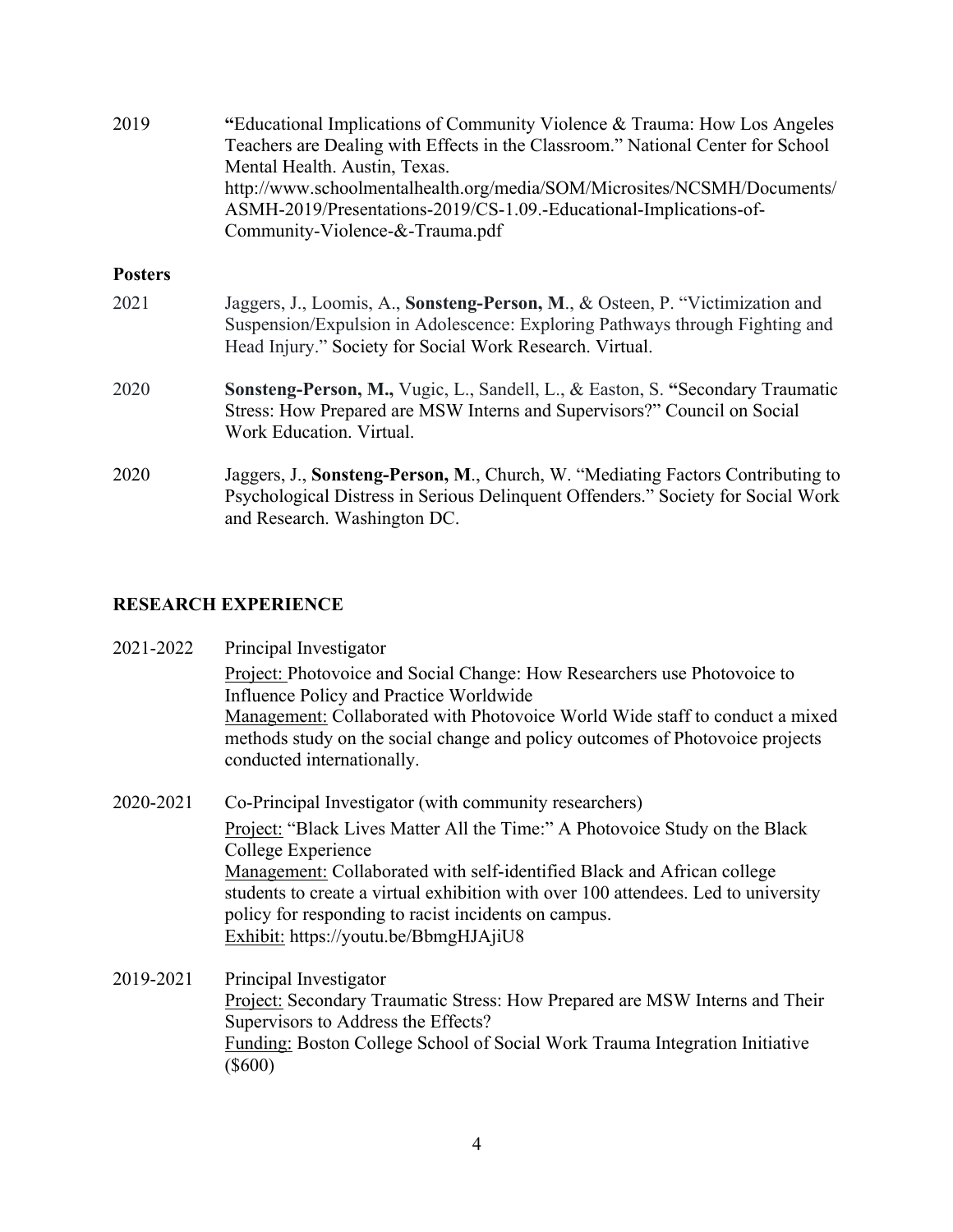Management: Trained and managed a team of LCSW's and graduate students conducting and analyzing qualitative data utilizing a grounded theory approach. 2019-2021 Co-Principal Investigator (with community researchers) Project: Finding our Voices: A Photovoice Study with Mothers of Children with Medical Complexities Funding: Community funded (\$2,000) Management: Collaborated with mothers to create a virtual exhibition with over 200 attendees that led to the following changes: (1) Three universities used the recorded exhibit as training for nurses, social workers, and public health professionals. (2) An arts support group for mothers was created in response to mothers highlighting the lack of supports. (3) Rady Children's Hospital in San Diego created a mentorship program for parents of children with medical complexities. Exhibit: https://www.youtube.com/watch?v=t2ZIEmI7xG8 2019-2021 Graduate Student Researcher, UCLA and Department of Mental Health Project: Evaluation of the The Community Schools Program in Los Angeles County Schools PI: Todd Franke, PhD Funding: Los Angeles Department of Mental Health Management: Led the qualitative evaluation for the Community Schools Initiative across 16 high schools in the Los Angeles County Office of Education. Trained and supervised undergraduate and graduate students in qualitative data collection and analysis. 2019-2020 Principal Investigator Project: Educational Implications of Community Violence and Trauma: How Los Angeles Teachers are Dealing with the Effects in the Classroom Funding: Graduate Summer Research Mentorship, UCLA Graduate Division (\$6,000) Management: Trained and managed a team of undergraduate and graduate students conducting and analyzing qualitative data utilizing thematic analysis in ATLAS.ti. 2019-2020 Co-Investigator Project: Ethnic Studies and Public Scholarship: The Co-Creation of K-12 Curriculum Using University-based Archival Materials Funding: Institute of American Cultures, UCLA Management: Aided in the development and implementation of an evaluation of a K-12 Ethnic Studies training for teachers on curriculum development on Japanese American Internment, Mass Incarceration, and Solidarity Movements.

2019-2020 Research Assistant, Sisylana Evaluation and Consulting Project: The Antelope Valley Community Survey: Year 2 Funding: Department of Justice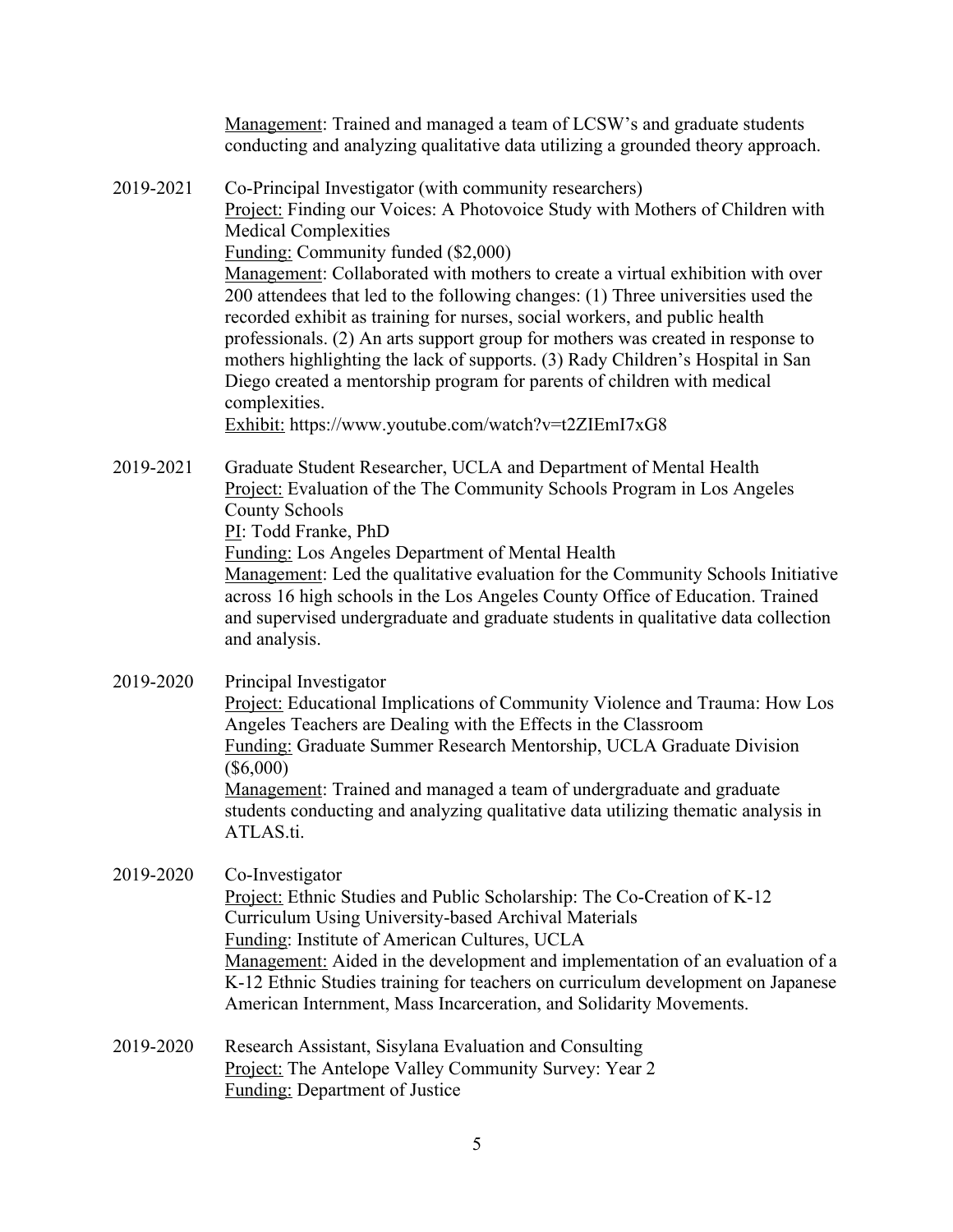|                            | Management: Conducted survey data collection and analysis Aided in data of an<br>annual survey for Antelope Valley residents intended to assess perceptions of the<br>relationship between the Los Angeles County Sheriff's Department and the<br>community.                                                                                                                                                                                                                                                                                                                                                                                                                                                                 |
|----------------------------|------------------------------------------------------------------------------------------------------------------------------------------------------------------------------------------------------------------------------------------------------------------------------------------------------------------------------------------------------------------------------------------------------------------------------------------------------------------------------------------------------------------------------------------------------------------------------------------------------------------------------------------------------------------------------------------------------------------------------|
| 2019                       | Graduate Student Researcher, UCLA Labor Center<br>Project: The California Workforce Development Board High Road Training<br>Partnership Evaluation<br>PIs: Ana Luz Gonzalez-Vasquez, PhD and Magaly Lopez, MA<br>Funding: California Workforce Development Board<br>Management: Led qualitative analysis of focus groups to evaluate the High Road<br>Training Partnership. Trained and supervised a team of work study students and<br>graduate students in Dedoose.                                                                                                                                                                                                                                                        |
| 2018-2019                  | Graduate Student Researcher, UCLA Labor Center<br><b>Project:</b> Community Service as an Alternative Sanction to Incarceration<br>PIs: Tia Koonse, J.D. and Noah Zatz, J.D.<br><b>Funding: Arnold Foundation</b><br>Management: Conducted mixed methods study to examine labor coercion among<br>individuals serving community service sentences as an alternative to incarceration<br>in Los Angeles County. Collected and analyzed qualitative data. Trained and<br>managed a team of work study and graduate students through the transcribing and<br>coding process utilizing Dedoose.<br>Outcome: Findings used to influence the State Bill SB71 and the motion to repeal<br>LA County's fees passed in February 2020. |
| 2017-2018                  | Graduate Student Researcher, UCLA Department of Anthropology<br><b>Project:</b> Gang Reduction Youth Development Program Evaluation<br>PI: P. Jeffrey Brantingham, Ph.D.<br>Management: Analyzed a quantitative database of 25,000 respondents to evaluate<br>prevention program outcomes of the Los Angeles City Mayor's Office Gang<br>Reduction Youth Development Program.                                                                                                                                                                                                                                                                                                                                                |
| 2015-2017                  | Research Assistant, Wayne State University, Center for Urban Studies<br>PI: Lyke Thompson, Ph.D.<br>Management: Analyzed Detroit Police Department data utilizing CompSTAT<br>and GIS to identify precinct hotspots and inform crime reduction strategies.<br>Participated in the development of a new research project on Intimate Partner<br>Violence in Detroit. Trained and managed a team of undergraduate students.                                                                                                                                                                                                                                                                                                    |
| <b>TEACHING EXPERIENCE</b> |                                                                                                                                                                                                                                                                                                                                                                                                                                                                                                                                                                                                                                                                                                                              |

# **UCLA, Teaching Fellow (Primary Instructor)**

MSW Capstone, Interpreting and Disseminating Research (Spring 2020-2022)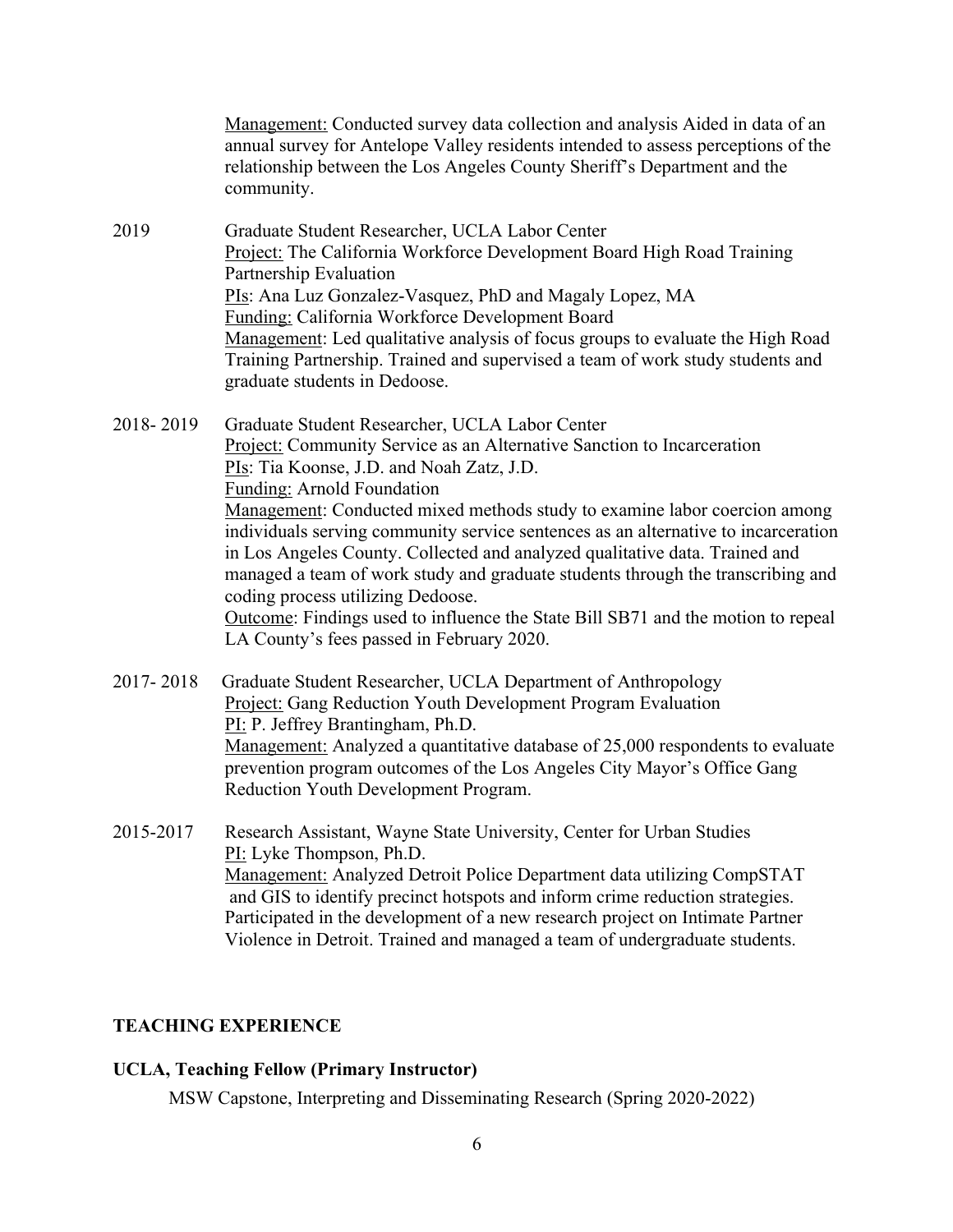MSW Capstone, Data Gathering and Analysis (Winter 2020-2022)

#### **UCLA, Teaching Fellow**

Creating Safe and Welcoming Schools (Fall 2021)

#### **Wayne State University, Field Instructor**

Clinical and Community Practice (2016-2017)

#### **PRESENTATIONS**

#### **Photovoice Exhibits**

- 2020 "'Black Lives Matter all the Time:' A Personal PhotoVoice Project by Black College Students Navigating Predominantly White Universities." Virtual Exhibit, https://www.youtube.com/watch?v=BbmgHJAjiU8&feature=youtu.be
- 2020 "'What I Would do to Take Away Your Pain:' Glimpses into the Heart of Motherhood." Virtual Exhibit, https://www.melaniesonsteng.com/two-moms-aresearcher

### **Invited Talks**

| 2021 | Advancing Smart Decarceration Through Research: A Two-Part Virtual<br>Conversation, Smart Decarceration Project, Crown Family School of Social<br>Work, Policy, and Practice, University of Chicago, |
|------|------------------------------------------------------------------------------------------------------------------------------------------------------------------------------------------------------|
| 2021 | The Impact of Trauma on Educational Outcomes, California State University Los<br>Angeles, Urban Families and Resilience                                                                              |
| 2020 | <i>The Impact of Trauma on Educational Outcomes, California State University Los</i><br>Angeles, Urban Families and Resilience                                                                       |
| 2017 | Violent Communities, Trauma, and Educational Outcomes, California State<br>University Los Angeles, Urban Families and Resilience                                                                     |
| 2017 | Careers in Macro Social Work and Beyond, School of Social Work, Wayne State<br>University School of Social Work                                                                                      |
| 2017 | Providing Trauma Informed Responses to Crime Victims, Detroit 8th Police<br>Precinct Radio Patrol Members, Detroit, MI                                                                               |
| 2017 | Trauma Exposure Response for Clinicians Working with Crime Victims, Detroit<br>Service Corps Domestic Violence Advocates, Center for Urban Studies, Wayne<br><b>State University</b>                 |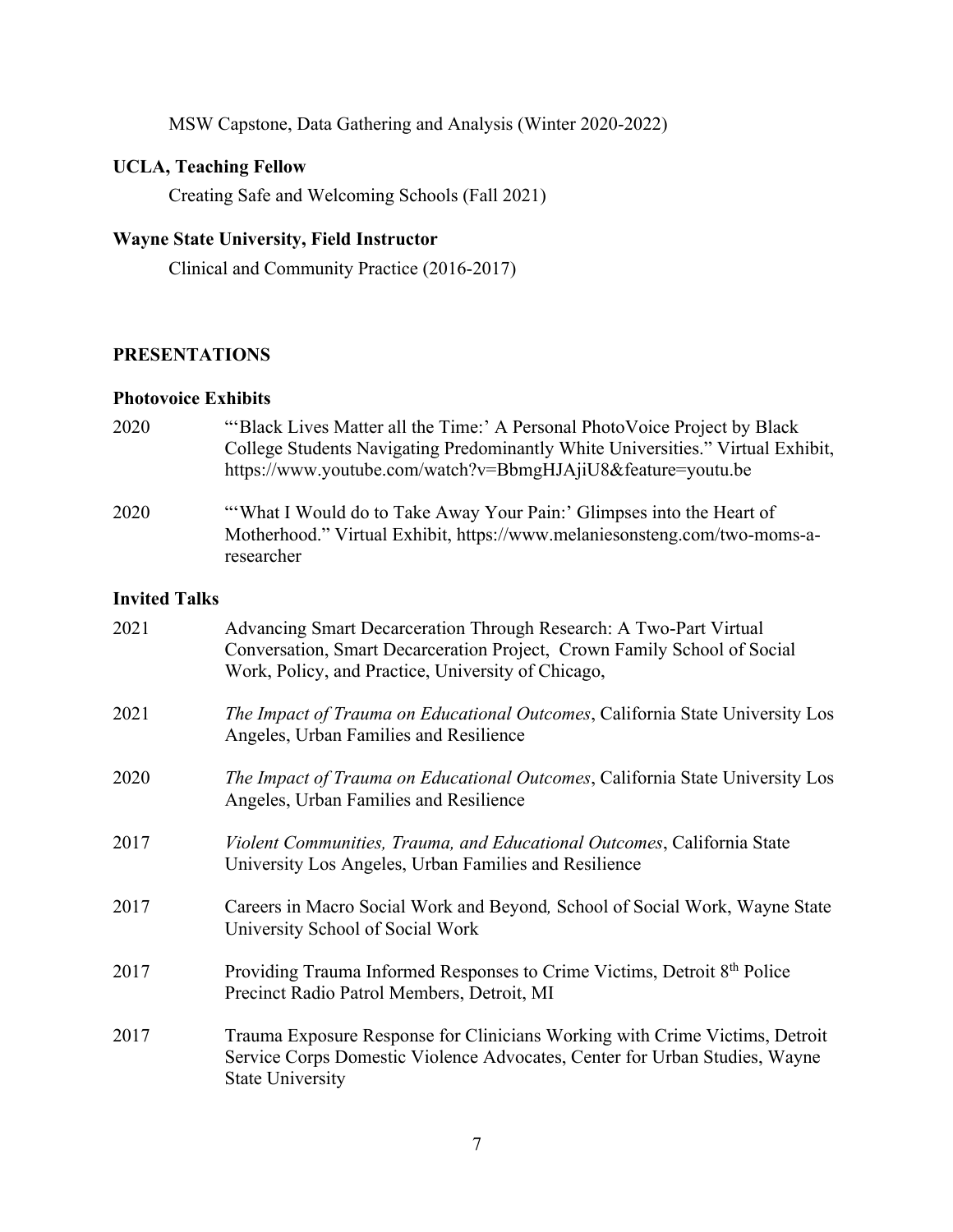| 2017 | Experiencing a Crime: The process, common reactions, and community resources,<br>Grandmont Rosedale Neighborhood Association, Detroit, MI                                 |
|------|---------------------------------------------------------------------------------------------------------------------------------------------------------------------------|
| 2017 | Domestic Violence and Teen Dating Violence in Detroit, Church of the Messiah,<br>Detroit, MI                                                                              |
| 2016 | Active Listening and other Clinical Tools for Victim Advocates, Detroit Service<br>Corps Domestic Violence Advocates, Center for Urban Studies, Wayne State<br>University |
| 2016 | Court Preparation and Accompaniment for Crime Victims, Detroit Service Corps<br>Domestic Violence Advocates, Center for Urban Studies, Wayne State University             |
| 2016 | Detroit Crime Statistics and the Impact on the Community, Detroit Community<br>Empowerment Summit, Detroit, MI                                                            |
| 2016 | Trauma Exposure: The Emotional and Behavioral Responses in Students, East<br>Detroit Public School District                                                               |
| 2016 | Crisis Response and Brief Treatment for First Responders, Detroit Community<br>Clergy Alliance, Detroit, MI                                                               |
| 2016 | The Criminal Justice Process, Detroit Police Department Chaplain Corps, Detroit,<br>MI                                                                                    |

### **PROFESSIONAL SERVICE**

#### **Peer Review**

*Journal of Social Work Education*, 2021-present *Journal of Criminal Justice and Behavior*, 2019- Present

#### **Profession**

Doctoral Student Committee, Society for Social Work and Research Conference, 2020- 2022/2020-2021

SSWR Doctoral Mentor, Society for Social Work and Research Conference, 2020

Planning Committee, International Summer University in Social Work, 2019-2020

#### **University**

Student Mentor, UCLA, Department of Social Welfare, Incoming PhD Students, 2019-2020

Technology in Health/Mental Health Hiring Committee, UCLA, Department of Social Welfare, 2019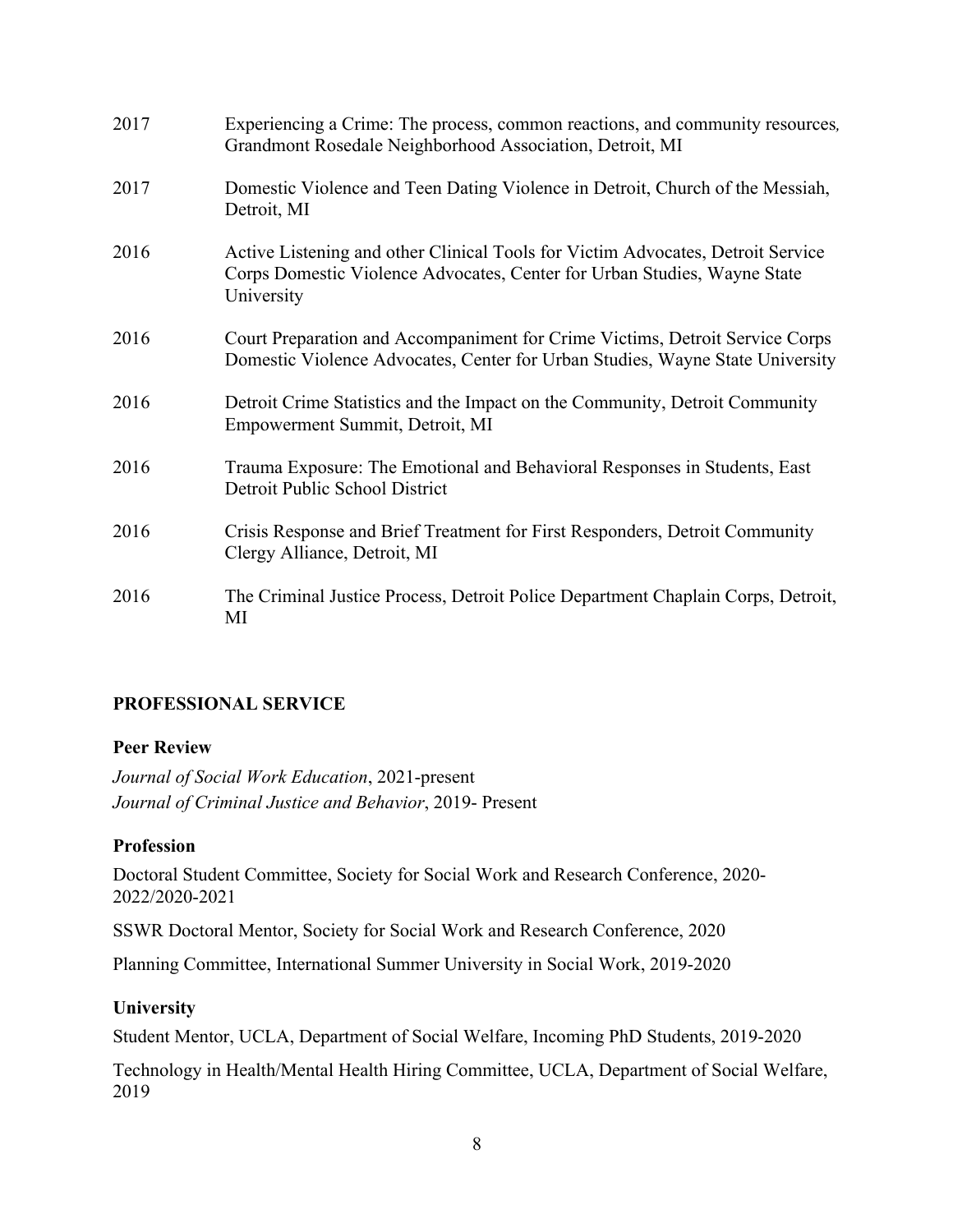Student Representative, Doctoral Committee, UCLA Department of Social Welfare, 2019-2020

Conference Organizer, Civil Rights in California- An Ethnic Studies Perspective, UCLA Department of Education, 2019

Creator & Chair, Ph.D. Sunshine Committee, UCLA Department of Social Welfare, 2018- Present

Student Mentor, UCLA Community College to Ph.D. Program, 2018-2019

Student Representative, Luskin Dean's Committee, UCLA Luskin School of Public Affairs, 2018-2019

Chair, Ph.D. Professional Development Committee, UCLA Department of Social Welfare, 2018- 2019

Conference Organizer, *Resistance Through Research: Social Justice Research + Activism in the*  Trump *Era*, UCLA, 2017-2018

Student Representative, School of Social Work Hiring Committee, Boston University, 2014

Co-President, Macro Student Government Subcommittee, Boston University, 2012-2014

### **To Community**

Educational Rights Holder, Los Angeles Children's Law Center, 2019- Present

### **OTHER PROFESSIONAL EXPERIENCE**

2016- 2017 Certified Trauma Practitioner, St. John Providence Health System, Detroit, MI

Worked with a multidisciplinary team of law enforcement, lawyers and community agencies to provide crisis intervention and court advocacy after homicides and violent crimes occurred. Lead psychoeducational trauma and grief support groups for adults and children. Conducted outreach and education on the impact of trauma and grief on individuals and the community.

2015-2017 Program Manager, Wayne State University, Center for Urban Studies, Domestic Violence Advocate Project, Detroit, MI

> Worked as the program manager and field instructor for the Domestic Violence Advocate Project. I recruited and trained MSW staff to work within 10 police stations throughout Detroit. I aided in professional development of staff through weekly supervision, training in crisis response and brief treatment, and self-care practices. Along with this I wrote successful grants and ran fundraisers to increase program funding.

2014-2015 7<sup>th</sup> grade Science Teacher, Brooklyn East Collegiate Charter School, Brooklyn, NY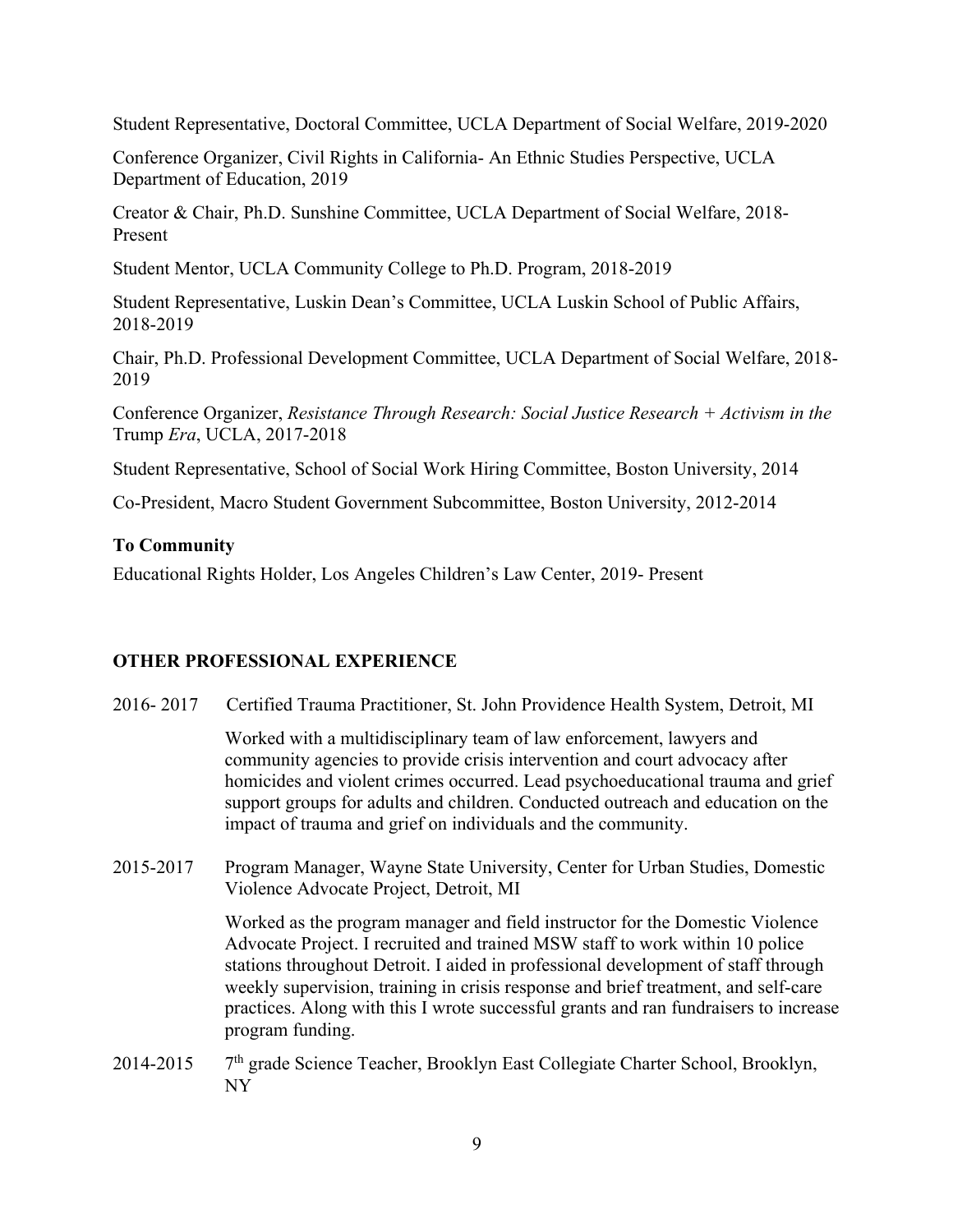Designed and implemented lesson plans that lead to a 5% increase in mastery on Interim Assessments. Utilized a variety of instructional methods including cooperative learning, discovery, and discussion.

2013-2014 Program Evaluator, Boston Public Health Commission Division of Violence Prevention, Boston, MA

> Evaluated intermediate outcomes of community coalitions through a mixed methods study. Utilized evaluation findings to train coalition leaders on best practices for community outreach, engagement, and sustainment. Aided in collective action to homicides through action research, and implementation.

2012-2013 Program Manager, City Mission Society, Boston, MA

Worked to increased educational attainment and decrease student suspension and expulsion in a low performing elementary school. Developed a mentoring and tutoring program for students at risk of falling behind in school through needs/assets assessment, identifying best practices, creating a curriculum, and recruiting volunteers. Increased 4th grade state math scores by 4% by creating math-based day camps during breaks. Designed after school parent programs to increase parent involvement.

2011-2012 Clinical Case Manager, Guiding Our Youth Group Home, Los Angeles, CA

Worked with young women ages 14-18 within the foster care system to assess needs, create care plans, and achieve goals. Delivered health, educational, and behavioral services and conducted crisis intervention.

### **PROFESSIONAL ASSOCIATIONS**

Association for Community Organization and Social Action, 2021-present Social Welfare Action Alliance, 2021- Present Society for Advancement of Violence and Injury Research, 2019-Present Society for Social Work and Research, 2018-Present California Center for Population Research, UCLA, 2017-Present Detroit Police Department Aftercare Program, 2016-2017 Task Leader for Social Service Impact on Violence Prevention in Detroit, Community Accountability Network, 2016-2017 Victim Advocate, Detroit Community Clergy Alliance, 2016-2017

## **CERTIFICATIONS**

2019-Present Teachstone, Certified CLASS observer, Toddler